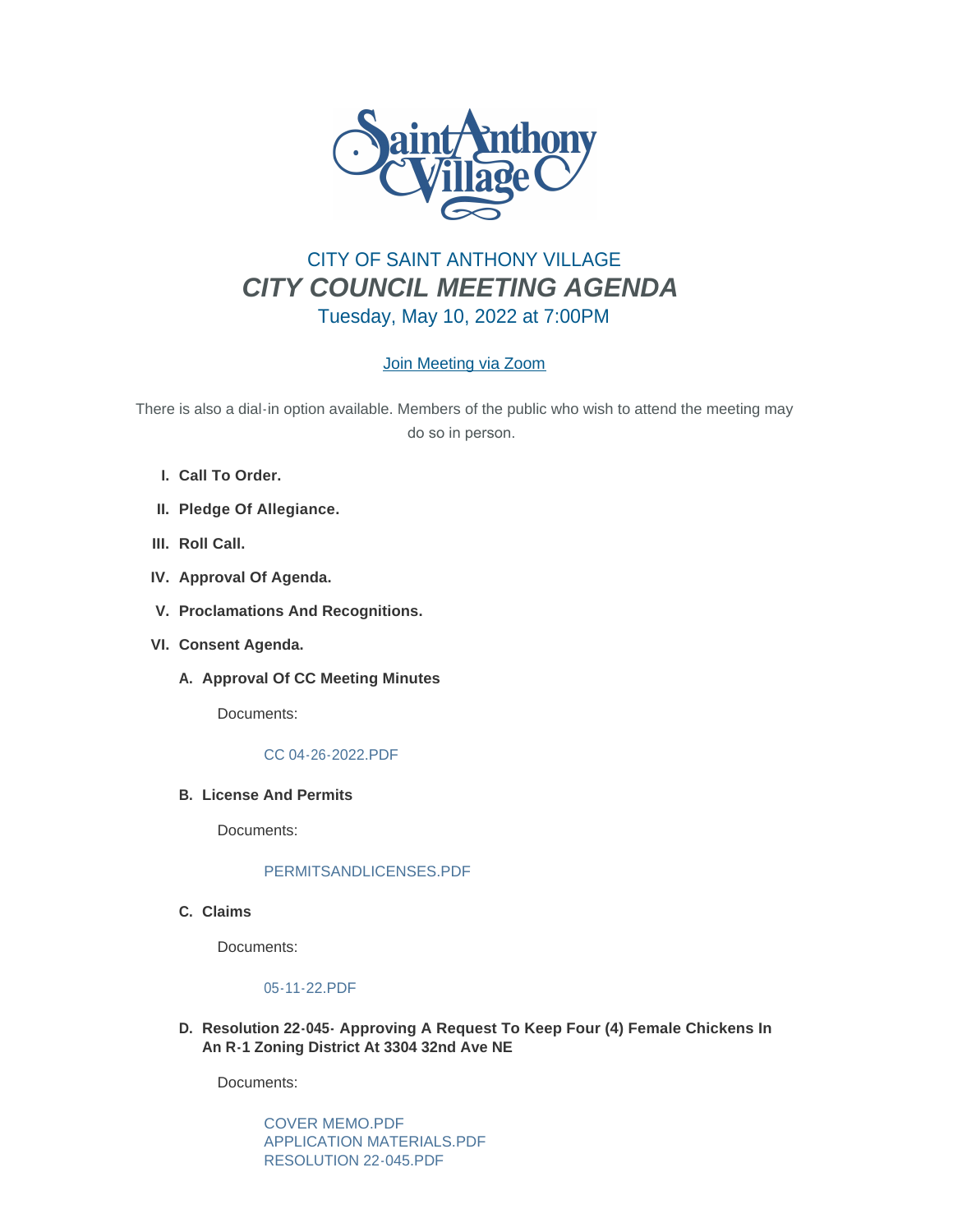- **Public Hearing. VII.**
- **Reports From Commission And Staff. VIII.**
- **General Business Of Council. IX.**
	- **Resolution 22-046- RESOLUTION RELATING TO \$[PAR] GENERAL OBLIGATION A. IMPROVEMENT BONDS, SERIES 2022A; AUTHORIZING THE ISSUANCE, AWARDING THE SALE, FIXING THE FORM AND DETAILS, PROVIDING FOR THE EXECUTION AND DELIVERY THEREOF AND THE SECURITY THEREFOR AND LEVYING AD VALOREM TAXES FOR THE PAYMENT THEREOF**

Stacie Kvilvang, Ehlers & Associates, presenting.

Documents:

#### [RESOLUTION 22-046.PDF](http://www.savmn.com/AgendaCenter/ViewFile/Item/963?fileID=6931)

**Resolution 22-047- Approving The Use Of Central Park Pavilion And Parking Lot B. For A Special Event On June 4, 2022**

Charlie Yunker, City Manager, presenting.

Documents:

[COVER MEMO.PDF](http://www.savmn.com/AgendaCenter/ViewFile/Item/961?fileID=6932) [SPECIAL EVENT PERMIT-SANBE FOUNDATION.PDF](http://www.savmn.com/AgendaCenter/ViewFile/Item/961?fileID=6933) [RESOLUTION 22-047.PDF](http://www.savmn.com/AgendaCenter/ViewFile/Item/961?fileID=6934)

**Finance Annual Report C.** Shelly Rueckert, Finance Director, presenting.

Documents:

## [PRESENTATION.PDF](http://www.savmn.com/AgendaCenter/ViewFile/Item/962?fileID=6930)

**Ordinance 2022-03- Amending The St. Anthony City Code By Amending Sections D. Related To Swimming Pools, Refuse Handling, Signs, Natural Landscapes, Parking, Accessory Uses And Administrative Procedures SECOND READING** Steve Grittman, City Planner, presenting.

Documents:

# [COVER MEMO.PDF](http://www.savmn.com/AgendaCenter/ViewFile/Item/964?fileID=6935) [ORDINANCE 2022-03 DRAFT.PDF](http://www.savmn.com/AgendaCenter/ViewFile/Item/964?fileID=6938)

- **Reports From City Manager And Council Members. X.**
- **Community Forum XI.**

Individuals may address the City Council about any City business item not included on the regular agenda. Speakers are requested to come to the podium, sign their name and address on the form at the podium, state their name and address for the Clerk's record, and limit their remarks to five minutes. Generally, the City Council will not take official action on items discussed at this time, but may typically refer the matter to staff for a